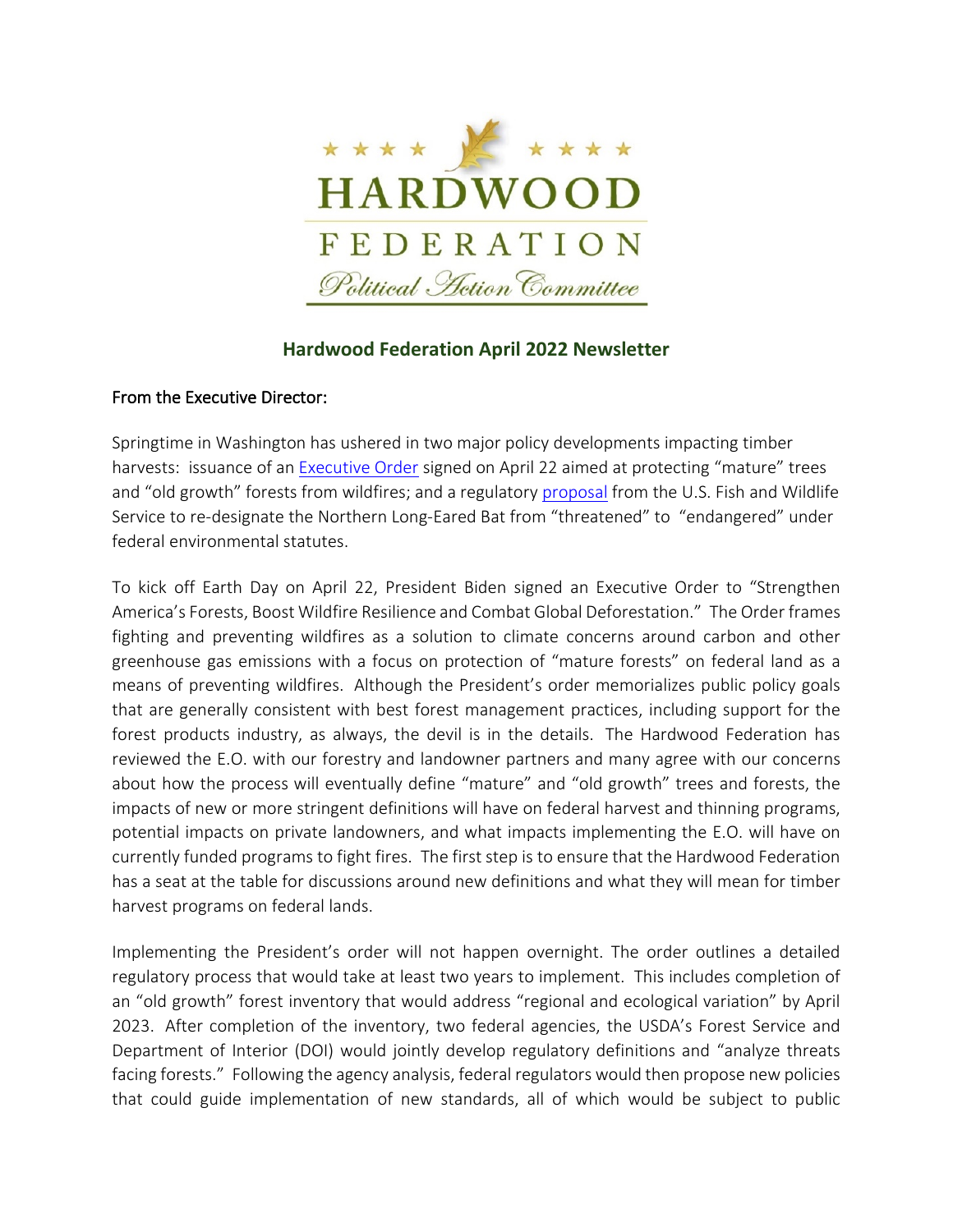comment. If, in fact, the Administration moved to the stages of final review prior to promulgation of new standards, federal officials would want to craft those in a manner that would allow them to survive a legal challenge, requiring input from government lawyers. This is rarely a quick process.

On March 23, the U.S. Fish and Wildlife Service published a proposed rule a to re-designate the Northern Long-Eared Bat as "endangered" under the "Endangered Species Act" (ESA). This could trigger additional land-use restrictions within certain habitats, hindering some timber harvesting operations. Many will recall that several years ago the Federation was a leader in pushing back on efforts to list the bat as endangered, successfully advocating for a threatened designation. The fact that the bat population has continued to decline and that White Nose Syndrome continues to run rampant through multiple bat species makes a continuation of the threatened designation doubtful.

Fortunately, the agency's preamble acknowledges the positive benefits of current forestry practices for maintenance of the bat's habitat. These benefits, however, are not as extensive as those acknowledged within the context of the "threatened" designation, which the agency proposes to upgrade. The Federation will work with forest industry allies to develop comments and deploy other tactics to safeguard industry practices within the new rules. To learn more about the agency's action, please click [here.](http://hardwood.linksto.net/ls/click?upn=VFn2IGkATPpsWYJ5qqpm8RnDIii-2BLooFxBS8H7esnAP-2FH-2FGoJPIIU1elMfehypfM5mgn85iK5axiB4n8n3J7Q8CnUlAyuGlp4CZNhfaXSu5FGPSTkHZU3CiXWG6mbiOBfWnwKFIYE74yYIXSFQMfHw-3D-3DQlYZ_DfShkWCAhoLGP-2FJNrdlPJdV-2FLULhdq7A2Mns4NO8kAbKoy2hBWCjup-2FdSJ4mtav3ZPDAMj5Um-2FlQWwL8173ujQ0mQmn09t5rIyLBJCR8SZZoZbcfy2S4gCmYxEE7ldORUlwF3Xl9ETMjaYKpdHvNb3Edpf7bP1NKHqOzaNfF8hp4ZKEfNfW1V0s-2BJSkbOTbsOvMcEwJexsAxfDpCkzaCCiQ7y88b-2BXck22SOJj0lGURAvLbXjFfkbcxfoTPS0eBvN4zD-2Bq-2BHt5jNu2vcgSo3nnhDyRwKC-2Fo3lTLTz2q5Y0N7Pm0V-2FK5KBYKsyVeLYivXDrgCjdzMRisYxKASvUPd95MYBiecA4xBfO9YIhVGNjA-3D) Stay tuned for updates from your HF team as industry navigates developments related to the latest regulatory actions impacting the industry.

#### Issues:

## Congress, Administration Take Aim at Russian Imports, May Impact Russian Birch

On April 15, President Biden enacted the bipartisan "Suspending Normal Trade Relations with Russia and Belarus Act," a law that revokes Russia's "most favored nation" trade status and triggers higher tariffs on imports. According to reports from the Decorative Hardwood Association, the imposition of a higher "harmonized tariff schedule" on Russian birch could result in price increases up to 40 or 50 percent.

Meanwhile, on Capitol Hill, Rep. Bruce Westerman (R-AR) has recently introduced the "No Timber from Tyrants Act" (H.R. 7437). The bill would add another layer of restrictions on imports from Russia and Belarus, which would pose additional challenges to domestic manufacturers that use Russian birch. The bill also directs the U.S. Forest Service and Department of the Interior to harvest more timber on our federal lands to compensate for the banned imports.

The Federation has long supported increased harvesting on our national forests(at least increasing to meet USFS stated harvesting goals) but recognizes that this would not necessarily be an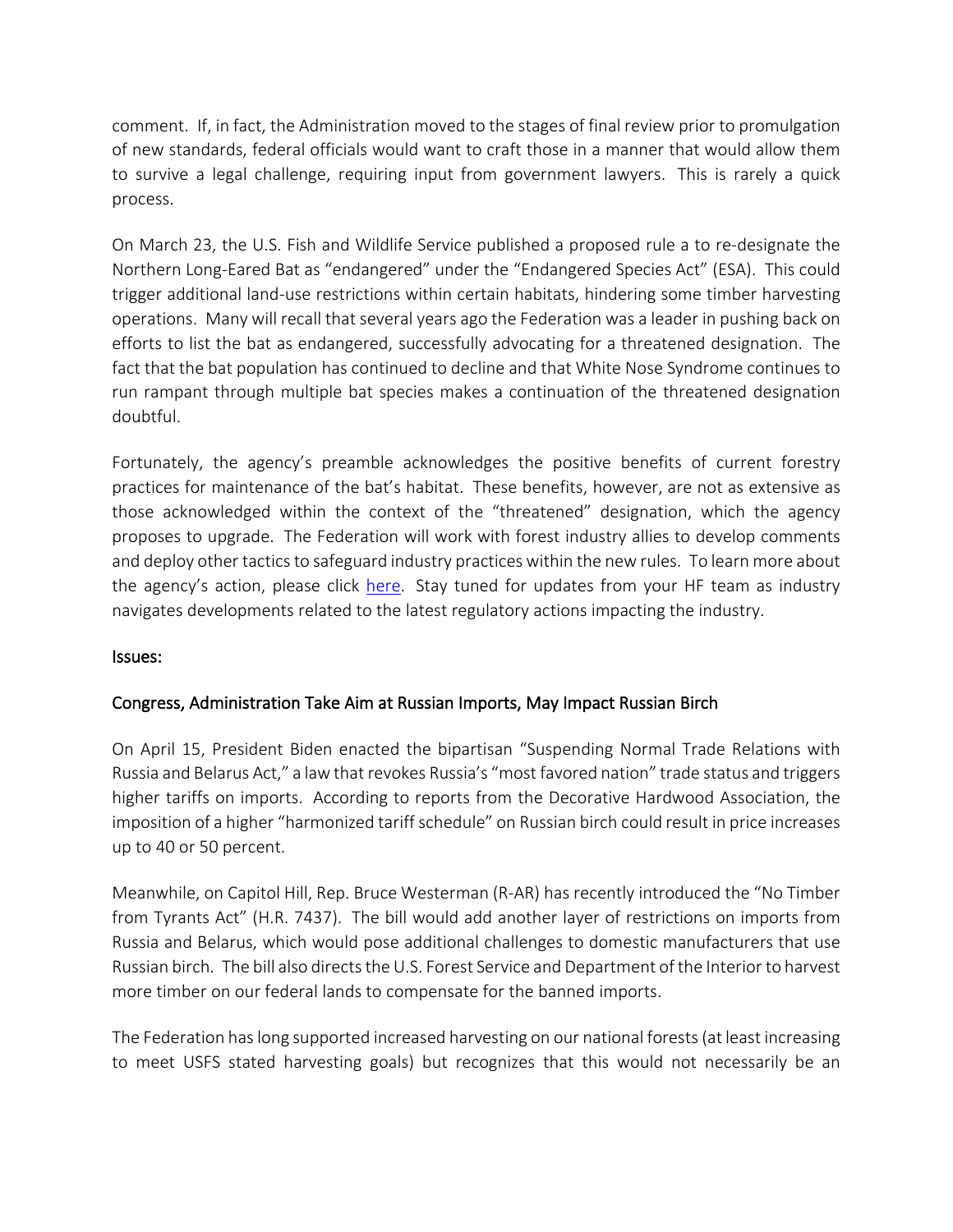immediate fix for users of Russian birch. HF will keep the membership posted on other trade restrictions as they arise.

#### Administration Responds to Climbing Energy Costs

On April 15, the Biden Administration announced that it would move forward with the sale of oil and gas leases on approximately 144,000 acres of public land. Although the Administration claims the decision to offer new leases results from a federal court decision nixing its January 2021 moratorium on new development, the timing of the announcement coincides with mounting concern over rising energy prices. Even though the parcels are a fraction the size of those proposed by the Trump Administration, the Department of Interior aims to maximize their potential impacts on domestic supply by focusing on acreage with existing energy infrastructure. For more details on the new oil and gas leases, please click on the following [announcement.](https://content.govdelivery.com/accounts/USDOI/bulletins/313a817)

#### Build Back Better 2.0

Although the \$1.7 trillion "Build Back Better" bill collapsed in late 2021, Congress' spring break appears to have added some momentum to discussions on a modified proposal that focuses on climate provisions. Once again, Senator Joe Manchin (D-WV) finds himself at the center of discussions and is on the record for supporting forestry and renewable energy tax credits that were part of the original bill. Negotiations will focus on the scope of clean energy tax credits ranging from renewable energy to nuclear production. One piece that appears to be a lock to be included is a robust tax credit for wood and pellet stoves. The provisions that were in the original BBB would provide a 30 percent investment tax credit based on fully installed costs. If enacted, this would certainly be a market mover for the bagged pellet market which relies on our sawmill residuals.

That said, Sen. Manchin also supports an "all of the above" energy strategy, which will bring fossil fuels into the mix. Given the backlash the Administration faced when it lifted its moratorium on oil and gas leasing on public lands on April 15, this could prove problematic for the Democratic caucus, even as energy prices continue to climb in the wake of the conflict in Ukraine. Another complicating factor will be identification of "pay-fors" to offset costs for a package. A debate on the appropriate rate for corporate taxes as a means to subsidize the tax credits further complicates a path forward for a scaled down "Build Back Better" bill.

#### FY 2023 Appropriations Update, Wood Innovation Grants

On April 27, the House Appropriations Subcommittee on Interior, Environment and Related Agencies received testimony from U.S. Forest Service Chief Randy Moore. Chief Moore focused on his department's budget request for more funding to combat wildfires, including resources to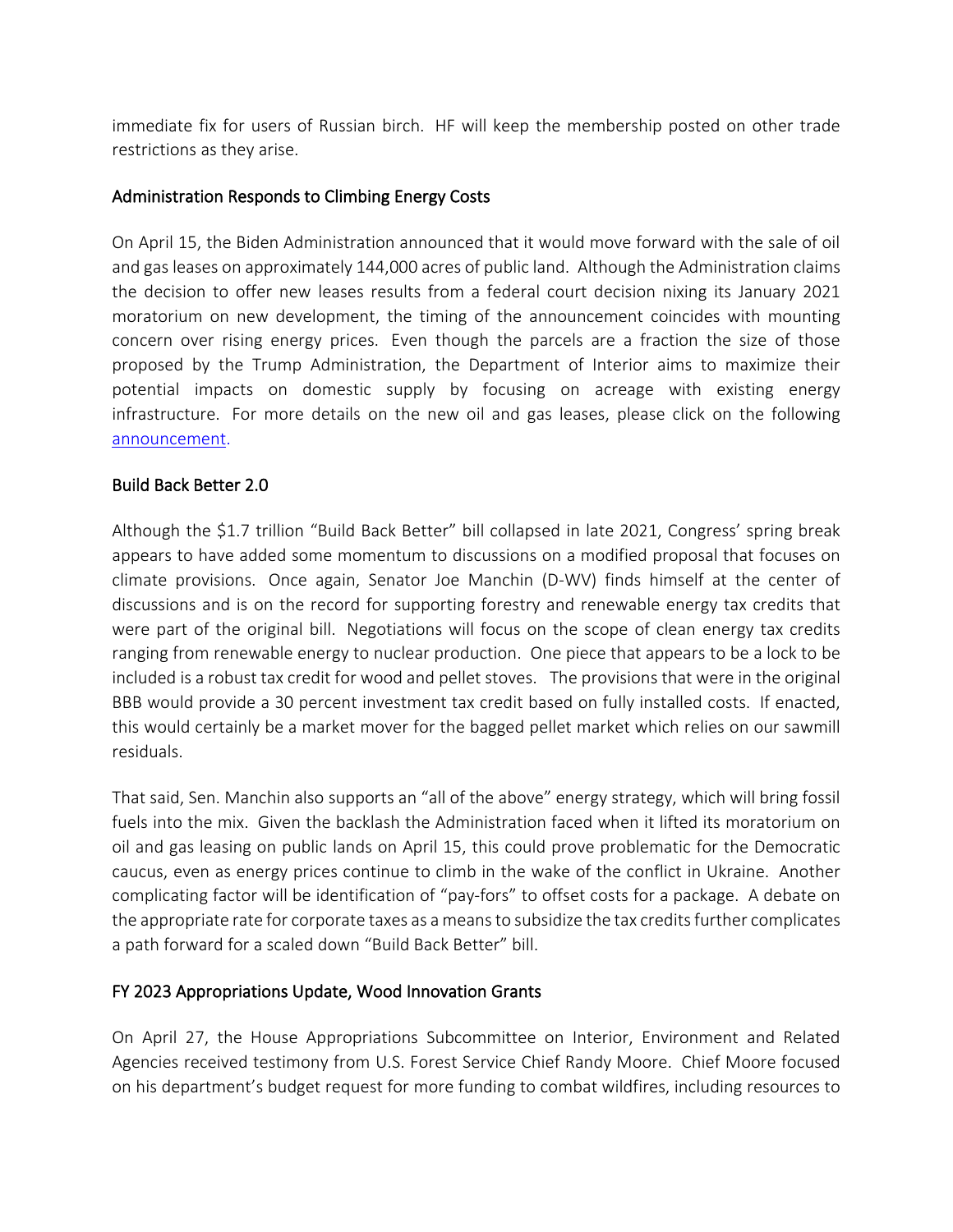increase salaries for firefighters. He also underscored the important role of forests and "harvested wood products," which "offset almost 15% of the nation's total carbon emissions."

Underscoring positive messages related to use of finished wood products, on April 20, the Hardwood Federation joined the American Wood Council and 12 other forest product groups in a letter to congressional appropriators urging them to allocate \$20 million for Wood Innovation Grants (WIG) offered by the U.S. Forest Service within the context of the Fiscal Year (FY) 2023 budget. The coalition advocates for a variety of policy goals through the promotion of innovation projects, such as mass timber. These include the carbon storage benefits of timber construction as well as development of high skill manufacturing jobs in underserved and rural communities. The Federation will keep you posted on the FY 2023 appropriations process, which will move forward during the course of the next several months, especially as it relates to supporting federal programs that increase market demand for wood products.

#### China Extends Hardwood Tariff Exclusions Thru November 30

Hardwood exporters received good news before the Easter weekend when the Chinese government announced that it would continue to exclude U.S. hardwoods from punitive tariffs for an additional six-month period, through November 30, 2022. The American Hardwood Export Council received initial confirmation of the extensions late Friday, April 15. The latest extension effectively means that business will carry on as usual with no Chinese tariffs on U.S. hardwood lumber and log exports for the next six months. In May 2019, China initiated the tariffs in response to the Trump Administration's sanctions against Chinese imports.

## Ocean Shipping Reform Cruising Through Congress

On April 20, the Federation joined a coalition of more than 80 industry groups in letters to House and Senate leaders urging quick and final passage of the "Ocean Shipping Reform Act" (S. 3580/H.R. 4996), a bill to remedy transportation bottlenecks that hinder exports. The coalition notes that the bills have passed both chambers with large, bipartisan majorities, laying the groundwork for a conference committee to convene and negotiate a final package. Although industry supports both bills, the hardwood sector and its partners urged lawmakers to favor some of the more robust provisions outlined in the House version, including an outright prohibition on foreign carriers' ability to decline shipments for export. As the congressional calendar moves closer to election season, lawmakers will be focusing more on "low hanging fruit" that can move quickly through both chambers. HF will keep you posted on next and final steps related to the industry-supported transportation bill.

#### Workforce Development Update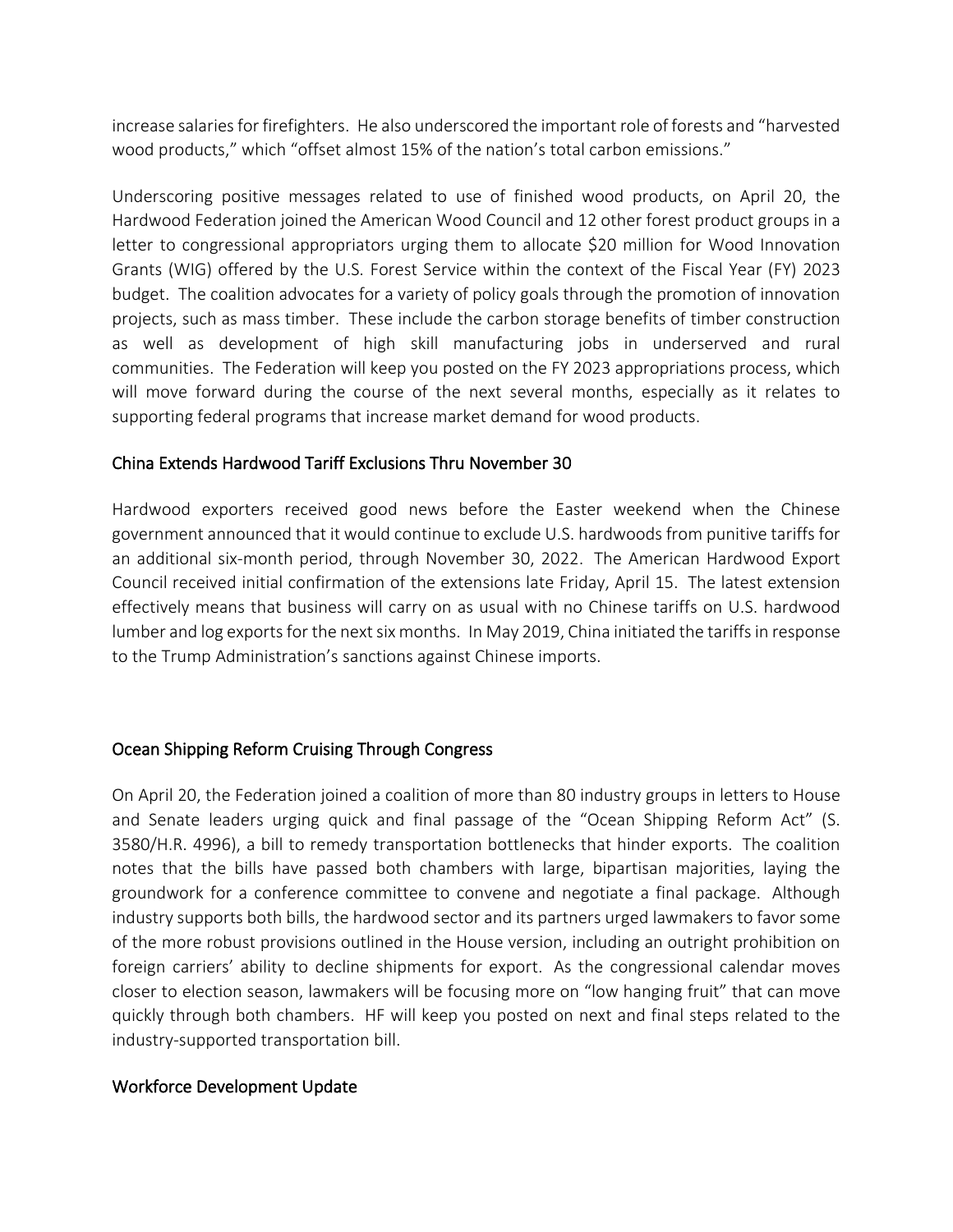On April 5, the House Education and Labor Committee advanced the "Workforce Innovation and Opportunity (WIOA) Act of 2022," which reauthorizes the federal workforce development system. Among other things the bill includes the following provisions:

- Full funding for WIOA programs by authorizing \$74 billion over six years, which will allow the workforce system to serve one million workers per year by 2028.
- Establishes a permanent Department of Labor program to help individuals released from incarceration transition back to employment and access sustainable career pathways.
- Expands summer and year-round jobs programs for youth.
- Strengthens the quality of the Jobs Corps program.
- Codifies partnerships between employers and community colleges to provide high-quality job training.
- Strengthens industry and sector partnerships to better meet the needs of both employers and job seekers.
- Provides funding for innovative approaches to workforce development.

The bill passed out of committee without a single Republican vote. Republican opposition stems from a perception that the bill was pulled together largely without their input and that its many provisions represent a federal government overreach into employer workforce decisions. The full House is expected to consider the legislation later this spring.

# House Sign-On Letter to Promote Career and Technical Education (CTE), Workforce Development

As the Fiscal Year (FY) 2023 appropriations process begins, House CTE Caucus chairmen Reps. Jim Langevin (D-RI) and Glenn "GT" Thompson (R-PA) are leading a ["Dear Colleague" letter](https://acteonline.us10.list-manage.com/track/click?u=7d8edbac43d218bd2eb969f7c&id=26b866f562&e=c744691d98) to be sent to the Chair and Ranking Member of the Labor, Health and Human Services, and Education Subcommittee of the House Appropriations Committee requesting robust funding for the Carl D. Perkins Career and Technical Education Act (Perkins) in the FY 2023 Labor, Health, and Human Services appropriations bill. Committee members view these "Dear Colleague" letters as a critical part of the process because they show the breadth of support a specific program. Representatives Langevin and Thompson have begun circulating their letter and are seeking additional House members to sign on.

# The Hardwood Industry Around the Hill

With Congress returning from a two-week work period in the states, the HF team has been fanning out on Capitol Hill to meet with key lawmakers to keep them focused on issues impacting the industry. On Wednesday, HF met with Rep. GT Thompson (R-PA), the office of Sen. Minority Leader Mitch McConnell (R-KY) and minority staff with the Senate Finance Committee on tax issues and provisions in the upcoming farm bill impacting the industry, among other topics. On Tuesday,